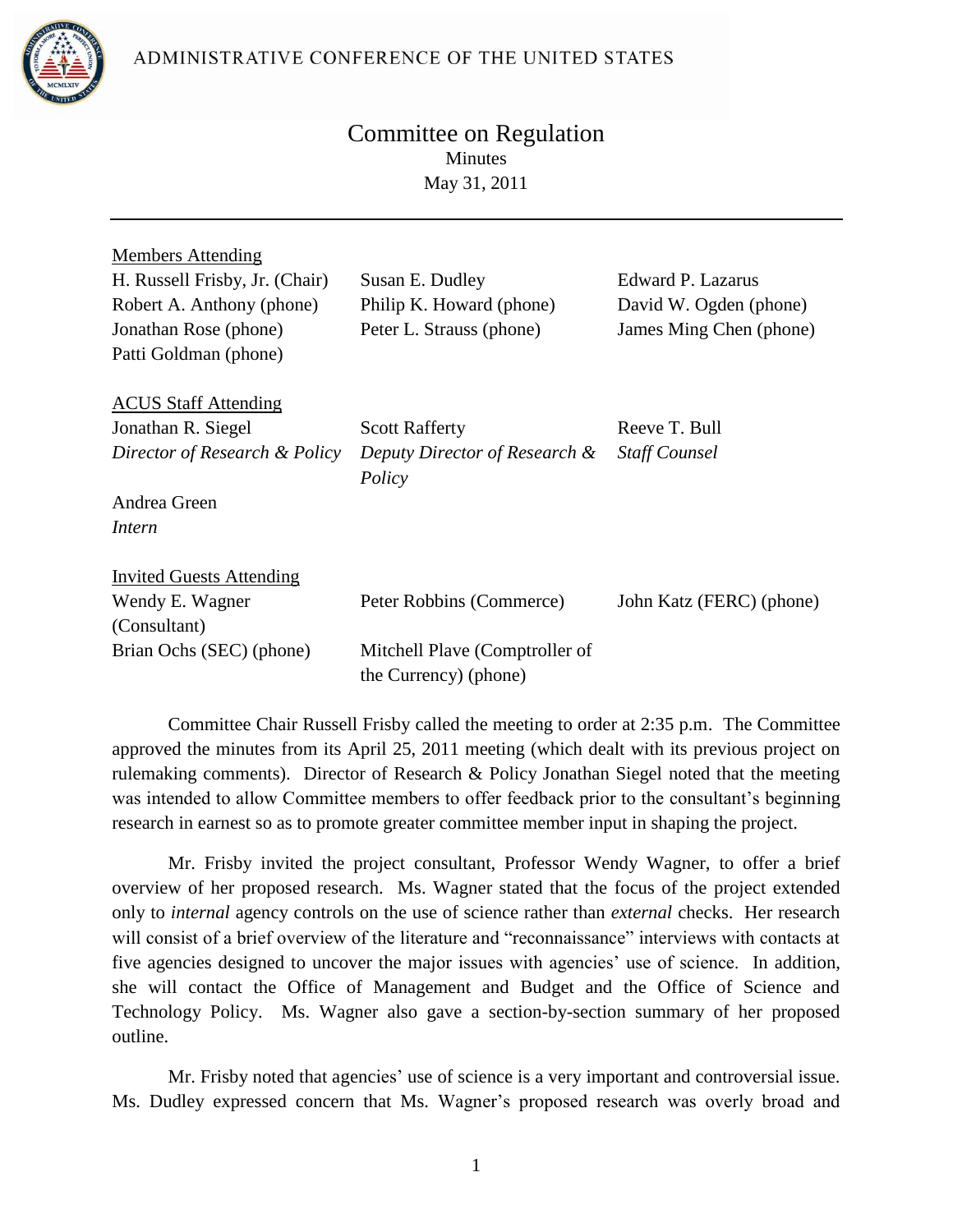

shallow. She suggested that the research address certain issues raised by the Bipartisan Policy Center's 2009 report titled "Improving the Use of Science in Regulatory Policy." In particular, the research should consider how best to separate scientific facts from policy considerations in the administrative process. She also suggested that Ms. Wagner compare how different agencies handle this problem.

Mr. Lazarus expressed concern that the agencies Ms. Wagner proposes to contact may not provide a comprehensive picture of the major issues in the use of science. For instance, the Federal Communications Commission is not on the list, yet it frequently encounters many "high tech" issues related to rapid technological change. He also noted that agencies frequently encounter issues in hiring scientists. Mr. Rose proposed that Ms. Wagner's report include case studies illustrating particularly effective and ineffective uses of science. Mr. Strauss expressed doubt that the proposed research could be conducted by one consultant. He also suggested that the research focus more on agencies' experience than on the findings of the existing literature. He noted that Ms. Wagner should speak with at least one independent agency in addition to the agencies she proposed to contact. Finally, he stated that the research might usefully address internal management issues connected with agencies' use of science and the use of science panels.

Ms. Wagner agreed that her proposed research outline was quite broad and that the primary focus of the study should be on contacting agency representatives with experience in the use of science. If nothing else, interviewing such agency individuals would give a clearer picture of the primary issues in agencies' use of science, and it might identify certain "low hanging fruit" reforms that agencies could easily implement. Ms. Wagner expressed some doubt that the study could successfully address the separation of scientific issues from policy questions, which has proved to be a very difficult issue.

Mr. Siegel noted that the project is not necessarily intended to be a comprehensive and definitive study on agencies' use of science. The Conference anticipates that future studies in the area of agencies' use of science may arise, and this project would be quite beneficial if it identified many of the major issues and offered solutions to at least some of them. Ms. Goldman suggested that the study might focus on the politicization of agency science.

Public attendee Francesca Grifo (Union of Concerned Scientists) offered a number of suggestions for shaping the research. She mentioned the blurring between science and policy, agency data gathering, budgetary concerns, non-enforcement of existing policies, review of agency actions by the Office of Management and Budget, and agency training and leadership as areas for possible study. Public attendee Jamie Conrad (Conrad Law & Policy) suggested that the project examine how agencies identify the "best available science" and consider the interactivity of the peer review process.